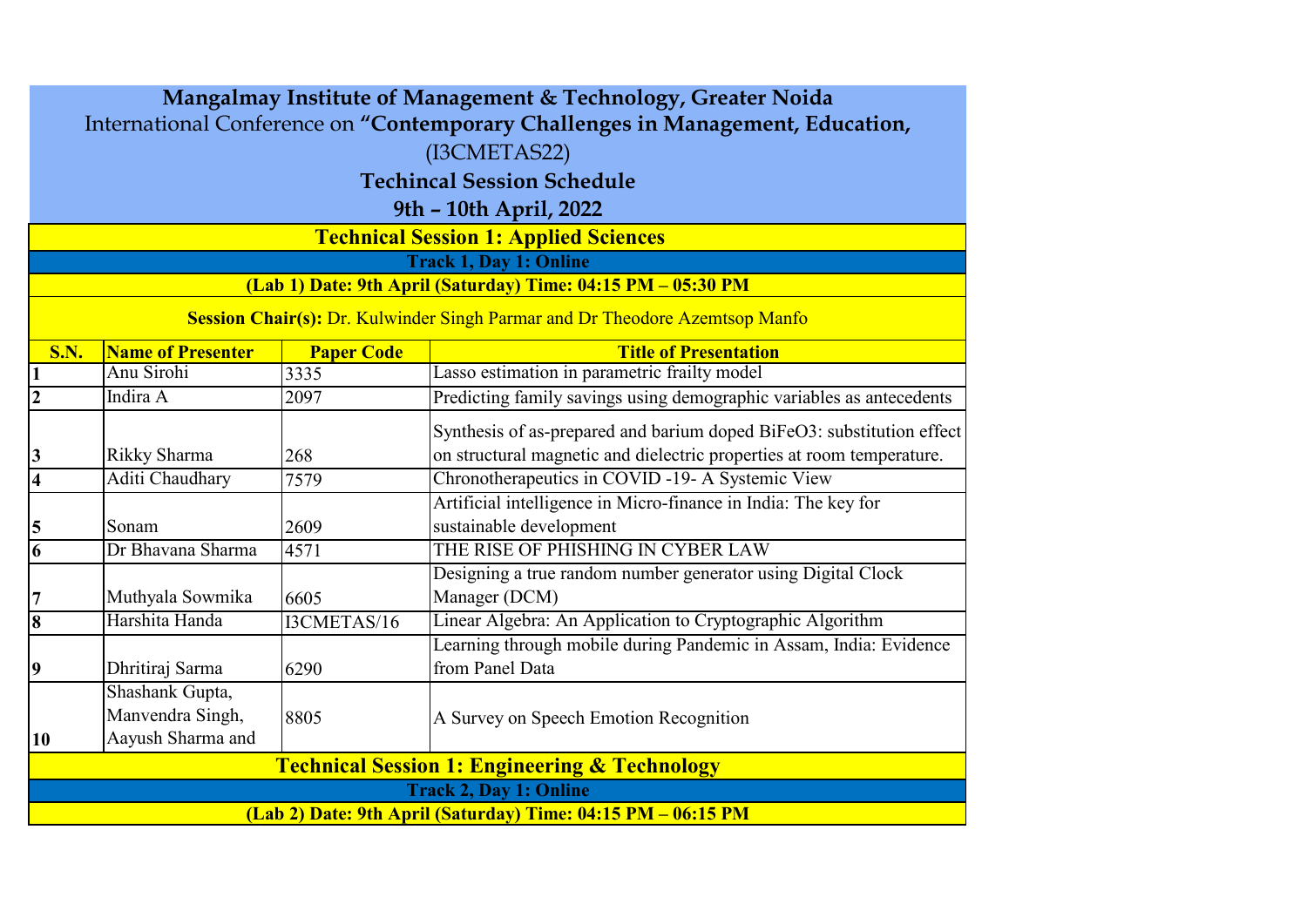| <b>Session Chair(s): Dr. Padmesh Tripathi and Pushkar Praveen</b> |                          |                   |                                                                       |
|-------------------------------------------------------------------|--------------------------|-------------------|-----------------------------------------------------------------------|
| <b>S.N.</b>                                                       | <b>Name of Presenter</b> | <b>Paper Code</b> | <b>Title of Presentation</b>                                          |
|                                                                   | Avinash Kumar            |                   | A review paper on Construction Management Using BIM Software.         |
|                                                                   |                          | 2431              | Gaur Yamuna City, G.B Nagar.                                          |
|                                                                   |                          |                   | Abnormality Detection in Chest Diseases Using a Convolutional         |
| $\boldsymbol{2}$                                                  | Kishore Kumar Dhar       | 2767              | <b>Neural Network</b>                                                 |
| $\overline{\mathbf{3}}$                                           | Tushar Vij               | 3585              | A review on song recommendation approaches                            |
|                                                                   | Ravi praakash            |                   | An effective framework for detecting the object from the video        |
| 4                                                                 | chaturvedi               | 4798              | sequences by utilizing deep learning with hybrid technology           |
|                                                                   |                          |                   | Coverage Strategies for Life Maximization in Wireless Sensor          |
| 5                                                                 | Dr. Sonia Rani           | 7499              | <b>Network</b>                                                        |
|                                                                   |                          |                   | Okay Google! Examine the Usage and Adoption of Voice-Based            |
| 6                                                                 | Mehak Mittal             | 999               | Artificial Intelligence in Education and Everyday Lives               |
|                                                                   |                          |                   | Applications of Tree-Based Pipeline Optimization Tool (TPOT) in       |
| 7                                                                 | Archana Das              | 1768              | Machine Learning                                                      |
| $\overline{\mathbf{8}}$                                           | Dr. Naveen Rathee        | 2801              | AI algorithms for Healthcare Application                              |
|                                                                   |                          |                   | A Review on: Automated Method for Detection of Eye Diseases using     |
| 9                                                                 | Amit Kumar Mourya        | 1683              | Image Processing on Retinal Images                                    |
| $\overline{10}$                                                   | Amit Kumar Mourya        | 9020              | Segmentation Techniques In Image Processing In MATLAB Tool            |
| 11                                                                | Suruchi Khanna           | 4920              | Biosafety Management: Promoting Sustainable Biotechnology             |
|                                                                   |                          |                   |                                                                       |
| 12                                                                | Dr. Maninder Kaur        | 7474              | Artificial Intelligence Based Virtual Classrooms in Teacher Education |
|                                                                   | Tanisha Bindal,          |                   |                                                                       |
|                                                                   | Dr.Akanksha              |                   | A STUDY ON THE OUTLOOK OF ENTREPRENEURS                               |
| 13                                                                | Upadhyaya                | 9914              | TOWARDS CHOOSING OWN START-UP AS A CAREER                             |
|                                                                   |                          |                   | Knowledge Networks within Business Incubators in Higher Education     |
| 14                                                                | Anirban Kanjilal         | 5251              | Institutions of India: A Comparative Study                            |
| $\overline{15}$                                                   | Ragini Arora             | 619               | An Optimal Supply Policy Model Under Inflation                        |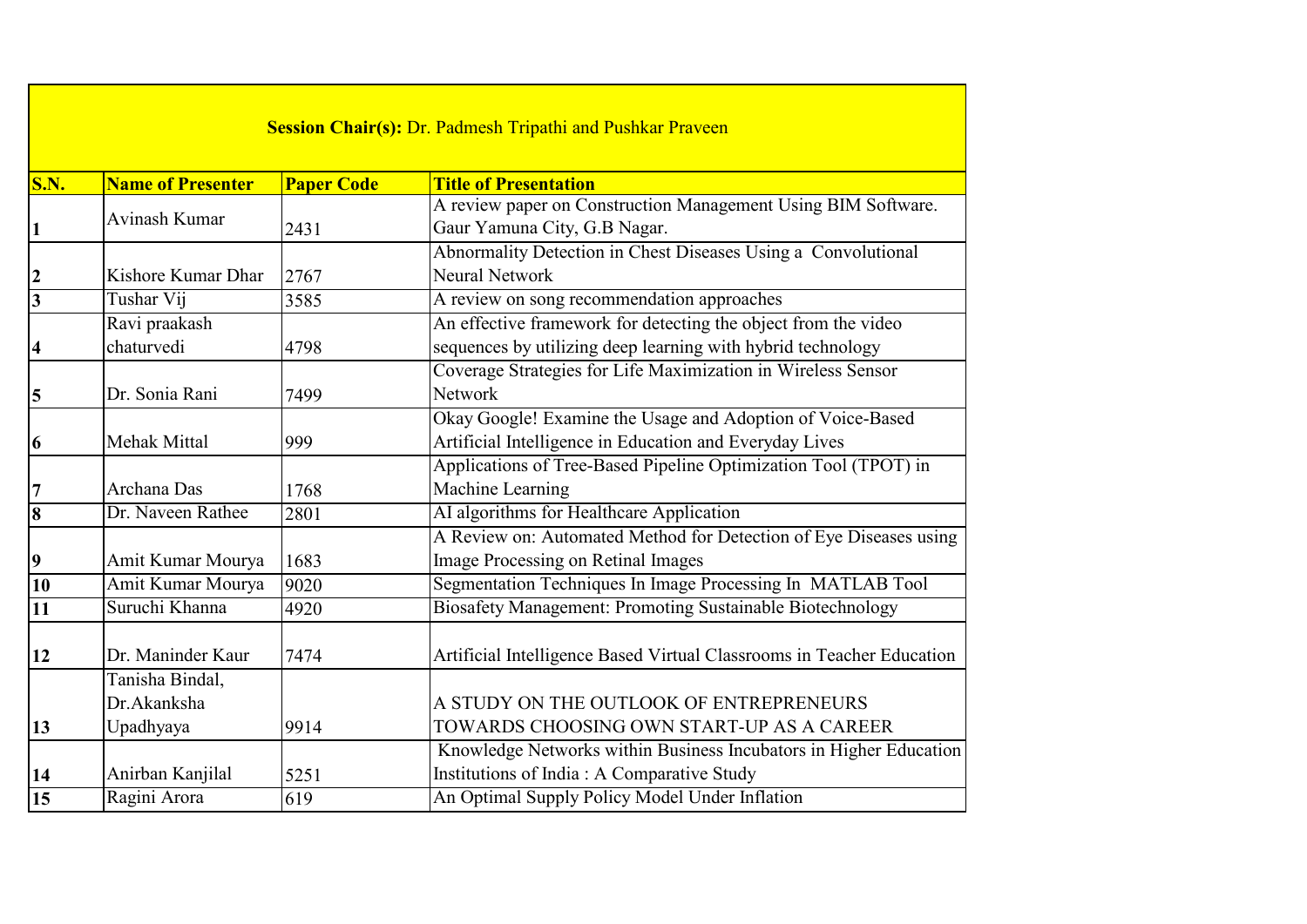|                         |                                                                                               |                   | Artificial Intelligent based digital library adoption in the schools of                                                                       |  |  |
|-------------------------|-----------------------------------------------------------------------------------------------|-------------------|-----------------------------------------------------------------------------------------------------------------------------------------------|--|--|
| 16                      | Rita Roy                                                                                      | 5779              | India                                                                                                                                         |  |  |
|                         | <b>Technical Session 1: Management Sciences</b>                                               |                   |                                                                                                                                               |  |  |
|                         | <b>Track 3, Day 1: Online</b><br>(Lab 3) Date: 9th April (Saturday) Time: 04:15 PM - 06:10 PM |                   |                                                                                                                                               |  |  |
|                         |                                                                                               |                   |                                                                                                                                               |  |  |
|                         | Session Chair(s): Dr. Surya Kant Pal and Mr. Mukhtar Raji                                     |                   |                                                                                                                                               |  |  |
| <b>S.N.</b>             | <b>Name of Presenter</b>                                                                      | <b>Paper Code</b> |                                                                                                                                               |  |  |
|                         |                                                                                               |                   | HR Analytics Adoption among IT Companies in India: An Empirical                                                                               |  |  |
| 1                       | Bhaswati Jana                                                                                 | 4323              | Study using Behavioural Response Theory                                                                                                       |  |  |
| $\overline{2}$          | Anjali arya                                                                                   | 2549              | A COMPARATIVE STUDY OF RELIANCE JIO INFOCOMM AND<br>OTHER TELECOM SERVICE PROVIDERS WITH REFERENCE<br>TO CONSUMER SATISFACTION IN UTTARAKHAND |  |  |
| 3                       | Shekhar Kumar sahu                                                                            | 3569              | The Impact of Brand Image of the Retail Malls on Customers' Buying<br>Behaviour in Uttarakhand                                                |  |  |
| 4                       | Dr. Bhanu Pratap<br>Singh                                                                     | 3569              | The Impact of Brand Image of the Retail Malls on Customers' Buying<br>Behaviour in Uttarakhand                                                |  |  |
| $\overline{\mathbf{5}}$ | Rishab Manocha                                                                                | 5552              | Impact 4.0: Envisioning the Future of Fashion Business                                                                                        |  |  |
| 6                       | Dr. Showket Ahmad<br>Dar                                                                      | 5969              | Infrastructure Development in India: Challenges and The Way<br>Forward                                                                        |  |  |
| 7                       | Nidhi Arora                                                                                   | 1810              | Luxury Adapts to Artificial Intelligence & Digital Transformation-A<br>Case Study of Burberry                                                 |  |  |
| 8                       | Rajat verma                                                                                   | 5717              | MWS Headphone:-A new and improved technology                                                                                                  |  |  |
| 9                       | Uma Suhag                                                                                     | 2187              | Exploring the Perception of the Green hotel Guests towards Green<br>practices                                                                 |  |  |
| $\overline{10}$         | Ghizlane IKRISSI                                                                              | 3066              | Digital transformation: examples and associated challenges                                                                                    |  |  |
| 11                      | Dr. Daisy Das                                                                                 | 6430              | Impact of climate change on agriculture and adaptation: Farmers'<br>experience in North-East India                                            |  |  |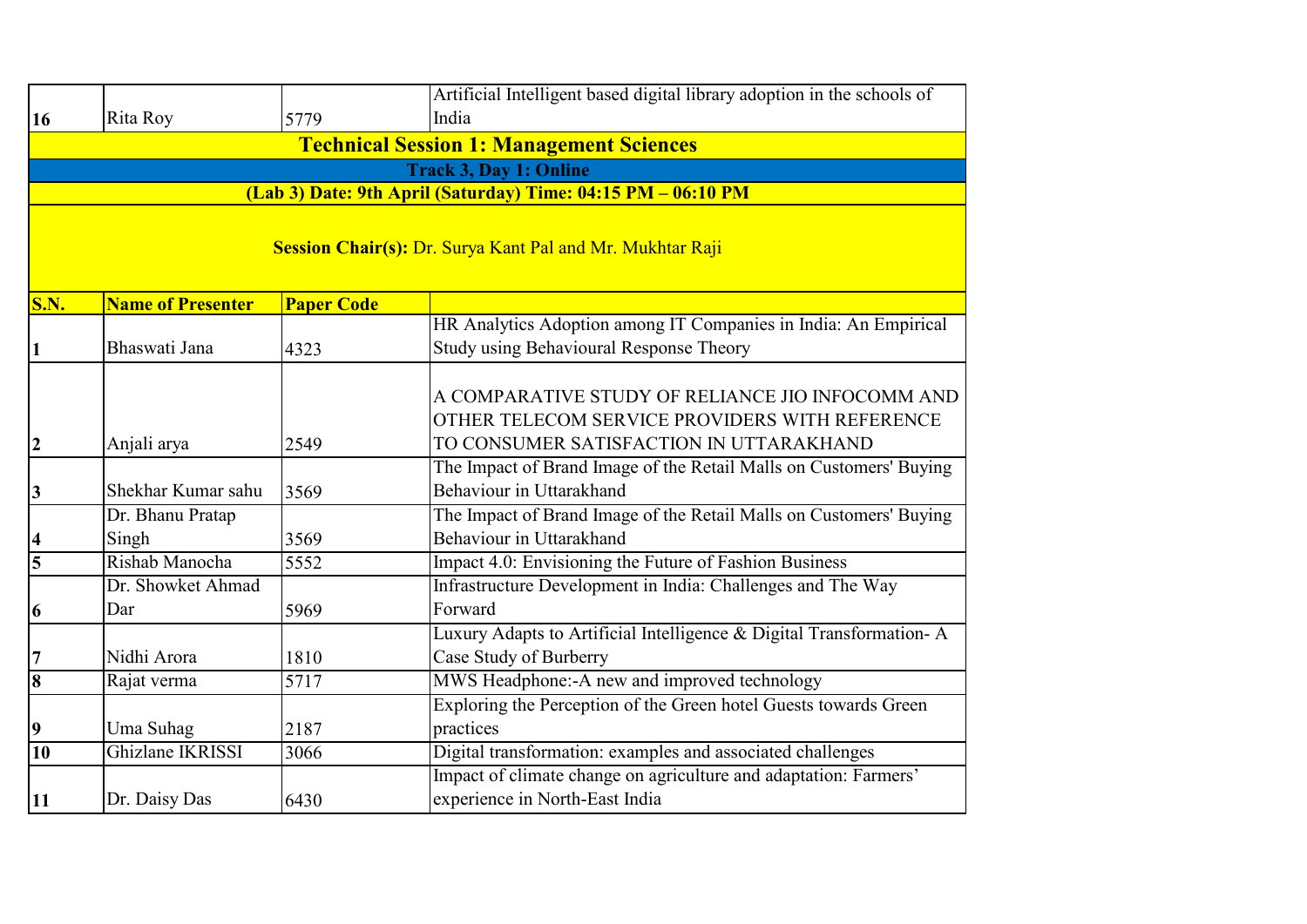|                         | <b>GAURI SINGH</b>                                             |                   |                                                                                          |  |
|-------------------------|----------------------------------------------------------------|-------------------|------------------------------------------------------------------------------------------|--|
|                         | <b>BHADAURIA &amp;</b>                                         |                   | CASE STUDY ON RETENTION RATIO OF PRIVATE                                                 |  |
| 12                      | NISHU BHADORIYA   I3CMETAS/54                                  |                   | <b>EMPLOYEES AFTER POST COVID ERA</b>                                                    |  |
| 13                      | Jasneet Kaur                                                   | 8236              | Innovation Orientation of SMEs-A Step towards Scale Development                          |  |
|                         |                                                                |                   | Mangalmay Institute of Management & Technology, Greater Noida                            |  |
|                         |                                                                |                   | International Conference on "Contemporary Challenges in Management, Education,           |  |
|                         |                                                                |                   |                                                                                          |  |
|                         | (I3CMETAS22)                                                   |                   |                                                                                          |  |
|                         |                                                                |                   | <b>Techincal Session Schedule</b>                                                        |  |
|                         |                                                                |                   | 9th - 10th April, 2022                                                                   |  |
|                         |                                                                |                   | <b>Technical Session 1: Applied Sciences</b>                                             |  |
|                         |                                                                |                   | <b>Track 4, Day 2: Online</b>                                                            |  |
|                         |                                                                |                   | (Lab 4) Date: 10th April (Sunday) Time: 11:40 AM - 12:40 PM                              |  |
|                         | Session Chair(s): Dr. P. S. Jha and Dr. Kulwinder Singh Parmar |                   |                                                                                          |  |
|                         |                                                                |                   |                                                                                          |  |
|                         |                                                                |                   |                                                                                          |  |
| <b>S.N.</b>             | <b>Name of Presenter</b>                                       | <b>Paper Code</b> | <b>Title of Presentation</b>                                                             |  |
|                         |                                                                |                   | A Review on Bandwidth Improvement of truncated square shaped                             |  |
| 1                       | Dhananjay Singh                                                | 3478              | Patch antenna                                                                            |  |
|                         |                                                                |                   | A REVIEW PAPER ON EFFECT OF ADMIXTURE AND                                                |  |
| $\overline{2}$          | Avinash Kumar                                                  | 3728              | MINERALS ON CONCRETE STRENGTH                                                            |  |
|                         |                                                                |                   | Contraceptive behavior among Postpartum and Postabortion period in                       |  |
| $\mathbf{3}$            | Anu Sirohi                                                     | 5600              | India                                                                                    |  |
|                         |                                                                |                   | Denoising method based anisotropic diffusion model for image                             |  |
| $\overline{\mathbf{4}}$ | Prof. Khursheed Alam                                           | 3380              | processing                                                                               |  |
|                         |                                                                |                   | HIPPOCAMPAL PROTEIN KINASE C PROMOTES THE                                                |  |
| $\overline{5}$          | Khushboo Gupta                                                 | 4234              | ENHANCEMENT OF SPATIAL MEMORY                                                            |  |
|                         |                                                                |                   | A Sublime Technique to Solve Pantograph Equation by Modified                             |  |
| 6                       | Dr Mohit Arya                                                  | 6060              | <b>Adomian Decomposition Method</b>                                                      |  |
|                         |                                                                |                   | Demographic Influences on Impulse Buying Decisions of Online                             |  |
| 7<br>8                  | Dr.Amanpreet<br><b>ANKUSH KAUSHIK I3CMETAS/New</b>             | 7054              | <b>Shopping Customers</b><br>"RNAi based therapeutic approach for Myofibrillar Myopathy" |  |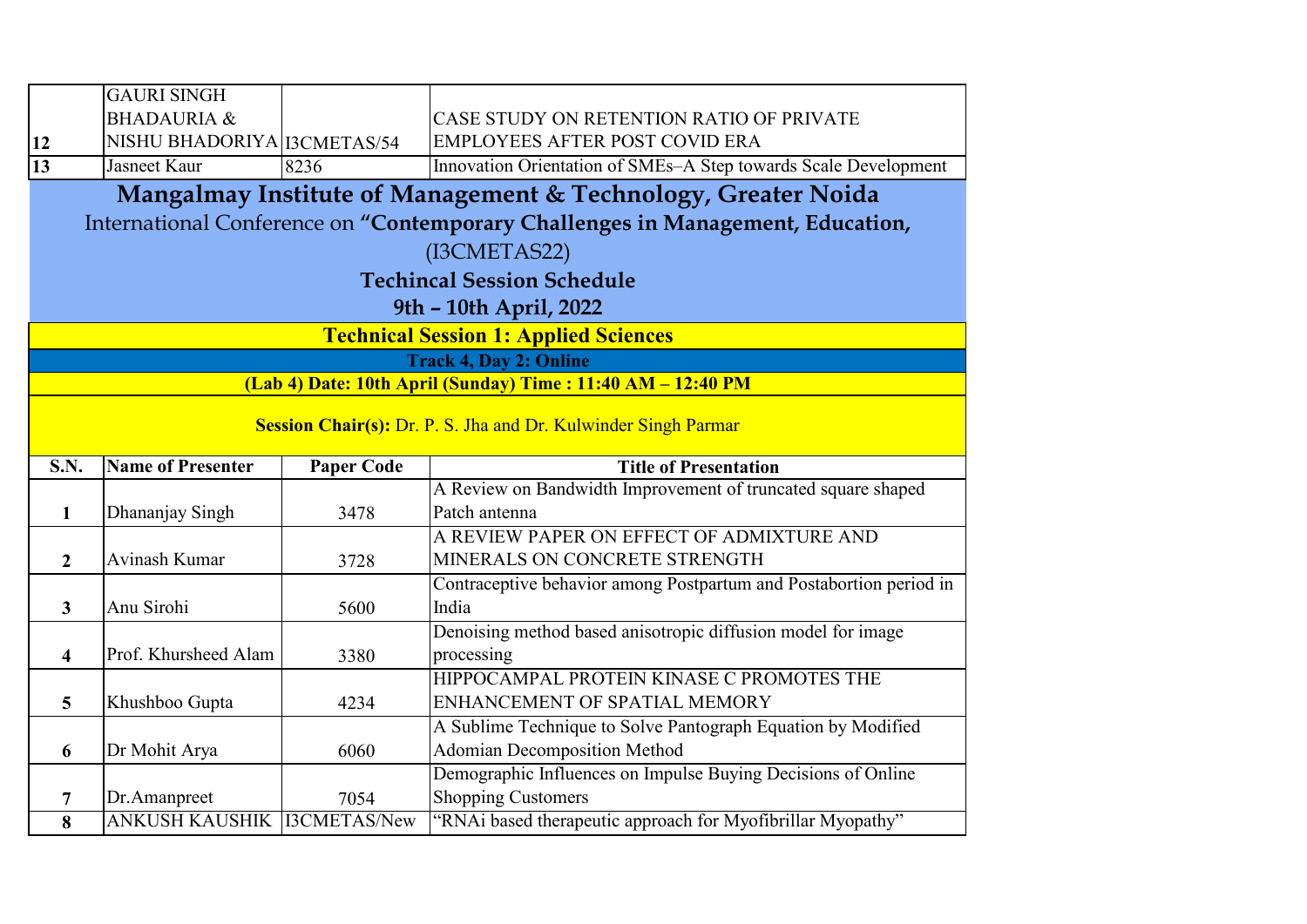| $\overline{9}$                                                |                          |                   | Rakesh Kumar Singh   I3CMETAS/New   Wavelet Methods and its Applications in Economics and Finance |
|---------------------------------------------------------------|--------------------------|-------------------|---------------------------------------------------------------------------------------------------|
| Day 2: Technical Session 1: Education and Technology          |                          |                   |                                                                                                   |
|                                                               |                          |                   | <b>Track 5, Day 2: Online</b>                                                                     |
|                                                               |                          |                   | (Lab 5) Date: 10th April (Sunday) Time: 11:40 AM - 12:40 PM                                       |
| <b>Session Chair(s): Dr. Surya Kant Pal and Mr. Atul Garg</b> |                          |                   |                                                                                                   |
| <b>S.N.</b>                                                   | <b>Name of Presenter</b> | <b>Paper Code</b> | <b>Title of Presentation</b>                                                                      |
| $\mathbf{1}$                                                  | Dr. Rasna Sehrawat       | 8693              | Effective Hybrid Modes of Learning in the Classrooms in India                                     |
|                                                               |                          |                   | An Empirical Assessment of Key Challenges influencing the                                         |
| $\overline{2}$                                                | Dr Kumar Ratnesh         | 3658              | Management Education in Current Digitalized Scenario                                              |
|                                                               |                          |                   | EFFECTIVENESS AND CHALLENGES OF USING SMART                                                       |
| 3                                                             | Pallabi Goswami          | 3360              | PHONE AS A TEACHING LEARNING TOOL IN SCHOOLS                                                      |
|                                                               |                          |                   | Impact of pandemic on jib satisfaction and productivity of teachers                               |
| $\overline{\mathbf{4}}$                                       | Gauri singh              | 6248              | working for higher educational institutions of india                                              |
|                                                               |                          |                   | Mediating role of University support on Green Entrepreneurial                                     |
|                                                               |                          |                   | Intention and Green Entrepreneurial behavior: An Empirical Evidence                               |
| 5                                                             | Manoj Kumar Mishra       | I3CMETAS/56       | from higher education students                                                                    |
|                                                               |                          |                   | Paradigm shift in online education infrastructure: Special Reference to                           |
| 6                                                             | <b>AMIT DAS</b>          | I3CMETAS/71       | Indian EduTech Companies                                                                          |
|                                                               |                          |                   | STATUS OF THE SARVA SHIKSHA ABHIYAN IN TERMS OF                                                   |
| $\overline{7}$                                                | Prabha Singh Parihar     | I3CMETAS/50       | ACHIEVENING INCLUSIVE EDUCATION                                                                   |
|                                                               |                          |                   | Online Study in Pandemic Situation: Its Challenges & Strategies To                                |
| 8                                                             | Dr. Manisha Gupta        | 5320              | Overcome These Challenges                                                                         |
|                                                               | Dr. Radhika Thapar /     |                   | ANALYSIS OF TECHNOLOGICAL FACTORS INFLUENCING                                                     |
| 9                                                             | Vanshika Sharma          | 4669              | <b>INDIAN EDUCATION SYSTEM</b>                                                                    |
|                                                               |                          |                   | EDUCATION FOR ATTAINING SOCIAL SUSTAINABILITY: A                                                  |
|                                                               |                          |                   | STRIVE EQUIVALENT WITH AMELIORATION OF MORAL                                                      |
| 10                                                            | Rachita Gupta            | 9778              | <b>BEHAVIOR</b>                                                                                   |
|                                                               |                          |                   | A Study on Determinants of Online Learning in Higher Education with                               |
| <b>11</b>                                                     | Bhakti Bhardwaj          | 5089              | respect to Student's Satisfaction                                                                 |
| <b>Technical Session 2: Technical Session 1: Management</b>   |                          |                   |                                                                                                   |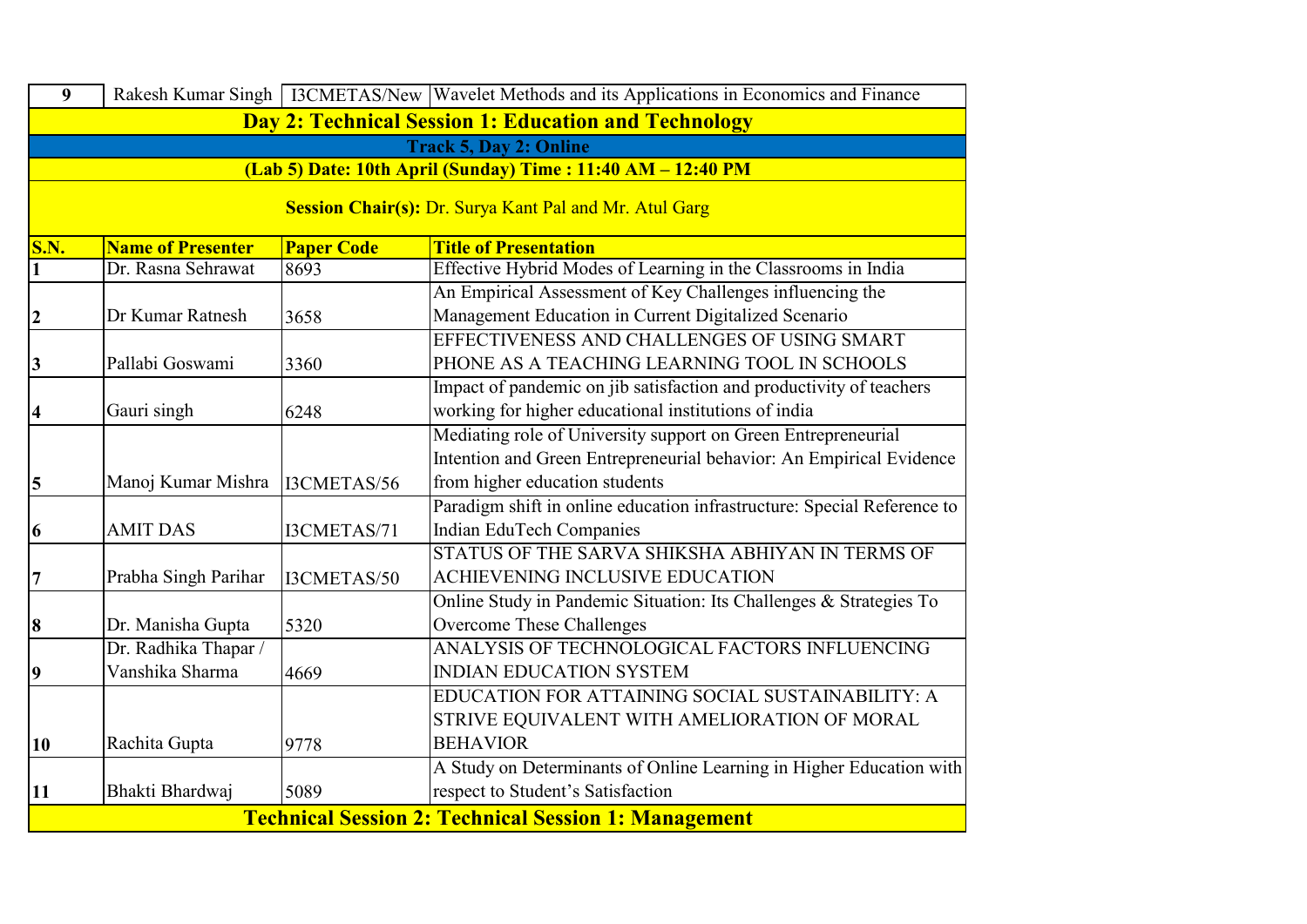| <b>Track 6, Day 2: Online</b>                                        |                                                                |                   |                                                                        |  |
|----------------------------------------------------------------------|----------------------------------------------------------------|-------------------|------------------------------------------------------------------------|--|
| (Lab 6) Date: 10th April (Sunday) Time: 11:40 AM - 12:40 PM          |                                                                |                   |                                                                        |  |
|                                                                      | <b>Session Chair(s): Prof. H. S. Shyam and Dr. Pooja Singh</b> |                   |                                                                        |  |
| S.N.                                                                 | <b>Name of Presenter</b>                                       | <b>Paper Code</b> | <b>Title of Presentation</b>                                           |  |
| $\overline{\mathbf{1}}$                                              | Manish Tarun                                                   | 839               | Central Bank Digital Currency and Privacy in the time of Pandemic      |  |
|                                                                      |                                                                |                   | An investigational analysis on sustainable development during crisis:A |  |
| $\overline{2}$                                                       | Dr. Pushpanjali Singh                                          | I3CMETAS/12       | review                                                                 |  |
|                                                                      |                                                                |                   | Digital Marketing Adoption among Startups in India: A Behavioural      |  |
| $\vert 3 \vert$                                                      | Jayanta Chakraborti                                            | 2805              | Reasoning Theory (BRT) Perspective                                     |  |
|                                                                      |                                                                |                   | Digital Marketing Adoption among Startups in India: An Exploratory     |  |
| $\vert 4 \vert$                                                      | Jayanta Chakraborti                                            | 6363              | Study using S-O-R Framework                                            |  |
|                                                                      |                                                                |                   | Does HR Analytics lead to Competitive Advantage? A Statistical         |  |
| $\frac{5}{6}$                                                        | Bhaswati Jana                                                  | 1082              | Analysis using PLS-SEM Model                                           |  |
|                                                                      | Sonam Chaudhary                                                | 2449              | An empirical study:cyber crime and cyber security                      |  |
|                                                                      |                                                                |                   | Exploring Factors Influencing Collaborative Learning through MALL:     |  |
| 17                                                                   | Ms. Divya Jyot Kaur                                            | I3CMETAS/36       | A Study of Higher Educational Institutes                               |  |
|                                                                      | <b>GAGANDEEP KAUR</b>                                          |                   | A Survey of the Literature on the Role of Technology in Business       |  |
| 8                                                                    | & LEENA SHARMA                                                 | 9357              | Survival: Post Covid                                                   |  |
|                                                                      |                                                                |                   | PATANJALI: BENCHMARK FOR THE INDIAN                                    |  |
| $\overline{\mathbf{9}}$                                              | Shruti Parashar                                                | 321               | ENTREPRENEURS.                                                         |  |
| 10                                                                   | <b>Abhishek Mishra</b>                                         | 9513              | Impact of Covid-19 on the Indian Economy                               |  |
|                                                                      | LEENA SHARMA &                                                 |                   | A Survey of the Literature on the Role of Technology in Business       |  |
|                                                                      | <b>GAGANDEEP KAUR 9357</b>                                     |                   | Survival: Post Covid                                                   |  |
| $\frac{11}{12}$                                                      | Rahul Mathur                                                   | 3712              | A Comparative Study of Public and Private Sector Banks                 |  |
| <b>Technical Session 3: Technical Session 1: Management Sciences</b> |                                                                |                   |                                                                        |  |
| <b>Track 7, Day 2: Online</b>                                        |                                                                |                   |                                                                        |  |
| (Lab 7) Date: 10th April (Sunday) Time: 11:40 AM - 12:40 PM          |                                                                |                   |                                                                        |  |
| Session Chair(s): Dr. B. Gahlot and Dr. Santosh Kumar                |                                                                |                   |                                                                        |  |
|                                                                      |                                                                |                   |                                                                        |  |
| S.N.                                                                 | <b>Name of Presenter</b>                                       | <b>Paper Code</b> | <b>Title of Presentation</b>                                           |  |